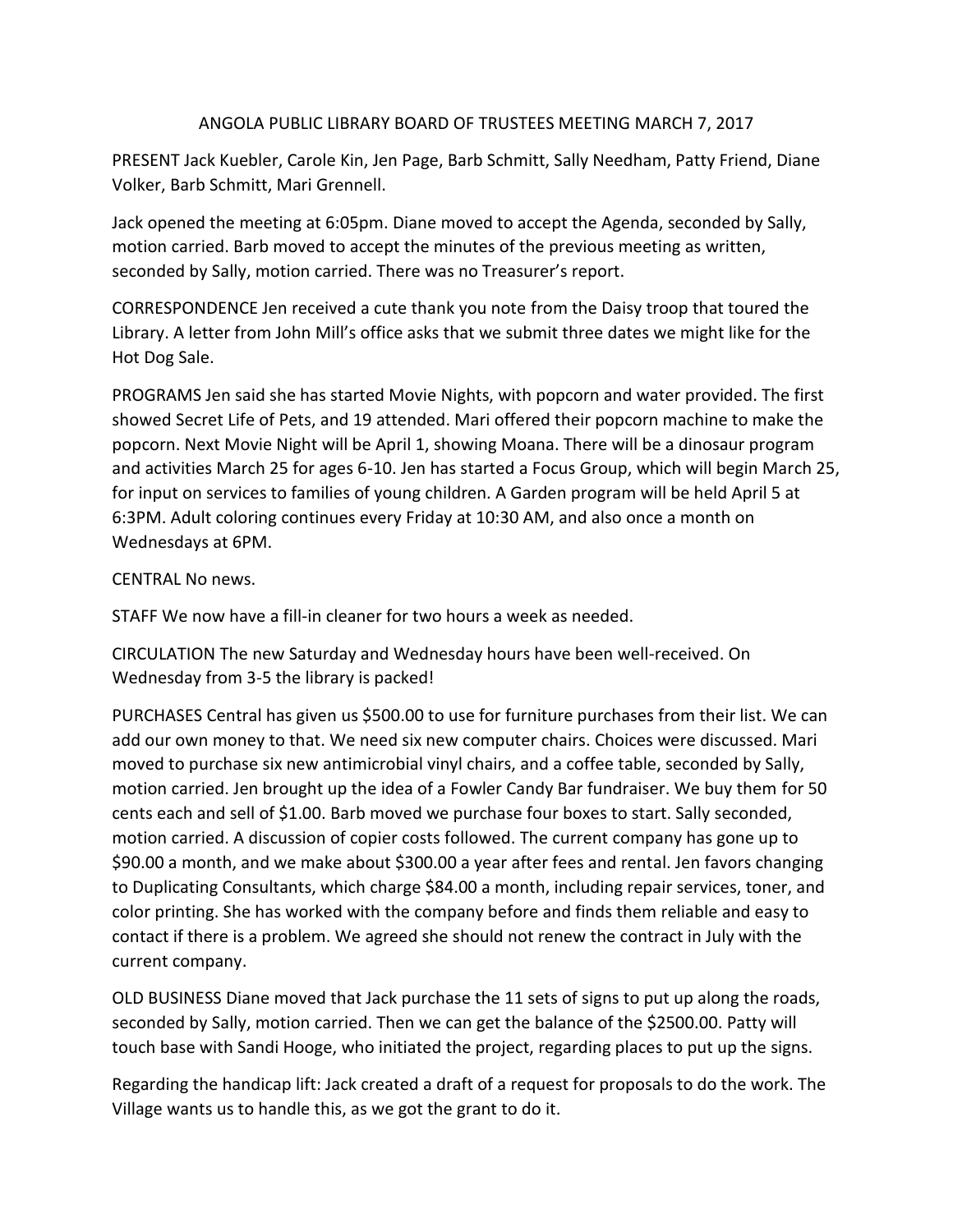We owe Central \$5, 826.65 from fines money. Jack moved to pay them this amount, seconded by Barb, motion carried.

We normally get \$2500.00 a year from the Town for the library. The Village would like to get it directly and put it in a designated account to maintain the building. Diane moved to let them know we are willing to do this, seconded by Mari, motion carried.

BRICKWORK REPAIR The Village is going to take care of the repair when the weather gets nicer. Jack is going to have a roofer look at what is needed on the roof, and also look into basement repairs, and then look into applying for a Library grant toward all these repairs.

NEXT MEETING will be April 4.

Diane moved to adjourn, meeting adjourned.

Respectfully submitted,

Diane Volker